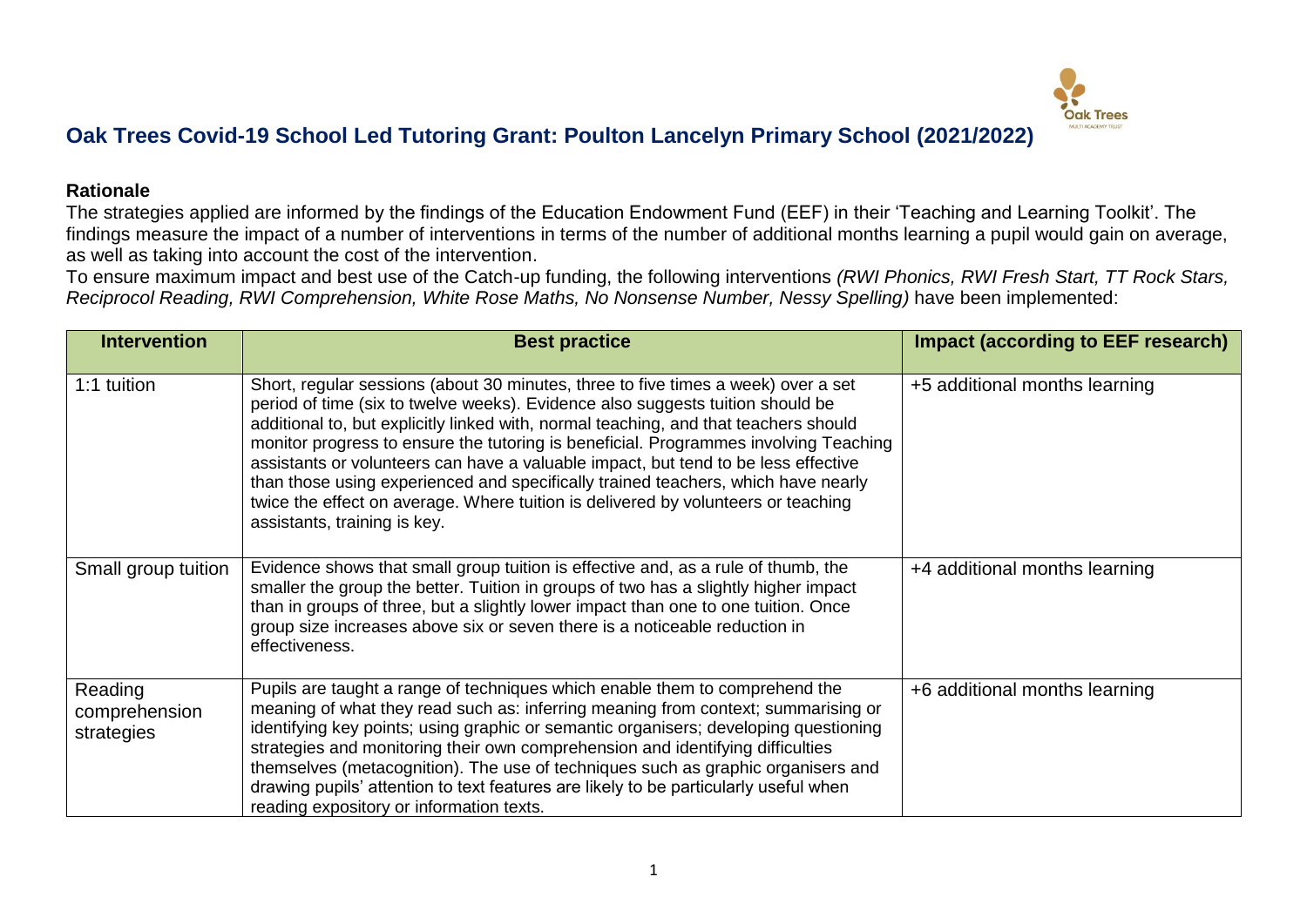| Oral language<br>interventions       | Targeted reading aloud and book discussion with young children; explicitly extending<br>pupils' spoken vocabulary; the use of structured questioning to develop reading<br>comprehension and the use of purposeful, curriculum-focused, dialogue and<br>interaction.<br>Interventions which are directly related to text comprehension or problem-solving<br>appear to have greater impact. There is also consistent evidence supporting reading<br>to young children and encouraging them to answer questions and to talk about the                                                                                      | +5 additional months learning |
|--------------------------------------|---------------------------------------------------------------------------------------------------------------------------------------------------------------------------------------------------------------------------------------------------------------------------------------------------------------------------------------------------------------------------------------------------------------------------------------------------------------------------------------------------------------------------------------------------------------------------------------------------------------------------|-------------------------------|
|                                      | story with a trained adult.                                                                                                                                                                                                                                                                                                                                                                                                                                                                                                                                                                                               |                               |
| Phonics                              | High quality implementation is essential to the effectiveness of phonics teaching.<br>Qualified teachers tend to get better results when delivering phonics interventions<br>(up to twice the effectiveness of other staff), indicating that pedagogical expertise is a<br>key component of successful teaching of early reading. Effective phonics techniques<br>should be embedded in a rich literacy environment for early readers.                                                                                                                                                                                    | +4 additional months learning |
| Feedback                             | To be most effective, feedback needs to be specific, accurate and clear, providing<br>specific guidance on what the pupil needs to do to improve.<br>It should be given sparingly, so that it is meaningful and should tell pupils what they<br>need to do to improve.<br>Feedback provided on complex or challenging tasks is likely to emphasise the<br>importance of effort and perseverance; research suggests that this type of feedback<br>is more valued by pupils.                                                                                                                                                | +8 additional months learning |
| Peer tutoring                        | Learners work in pairs or small groups to provide each other with explicit teaching<br>support, such as:<br>cross-age tutoring, in which an older learner takes the tutoring role and is paired<br>with a younger tutee or tutees;<br>peer assisted learning, which is a structured approach for mathematics and<br>reading with sessions of 25 -35 minutes two or three times a week;<br>reciprocal peer tutoring, in which learners alternate between the role of tutor and<br>tutee.<br>The common characteristic is that learners take on responsibility for aspects of<br>teaching and for evaluating their success. | +5 additional months learning |
| Metacognition and<br>self regulation | Pupils are given strategies for planning, monitoring and evaluating their learning to<br>enable them to think about their own learning more explicitly. Self-regulated learning<br>can be broken into three essential components:<br>cognition - the mental process involved in knowing, understanding, and learning;<br>metacognition - often defined as 'learning to learn';<br>motivation - willingness to engage in metacognitive and cognitive skills.                                                                                                                                                               | +7 additional months learning |